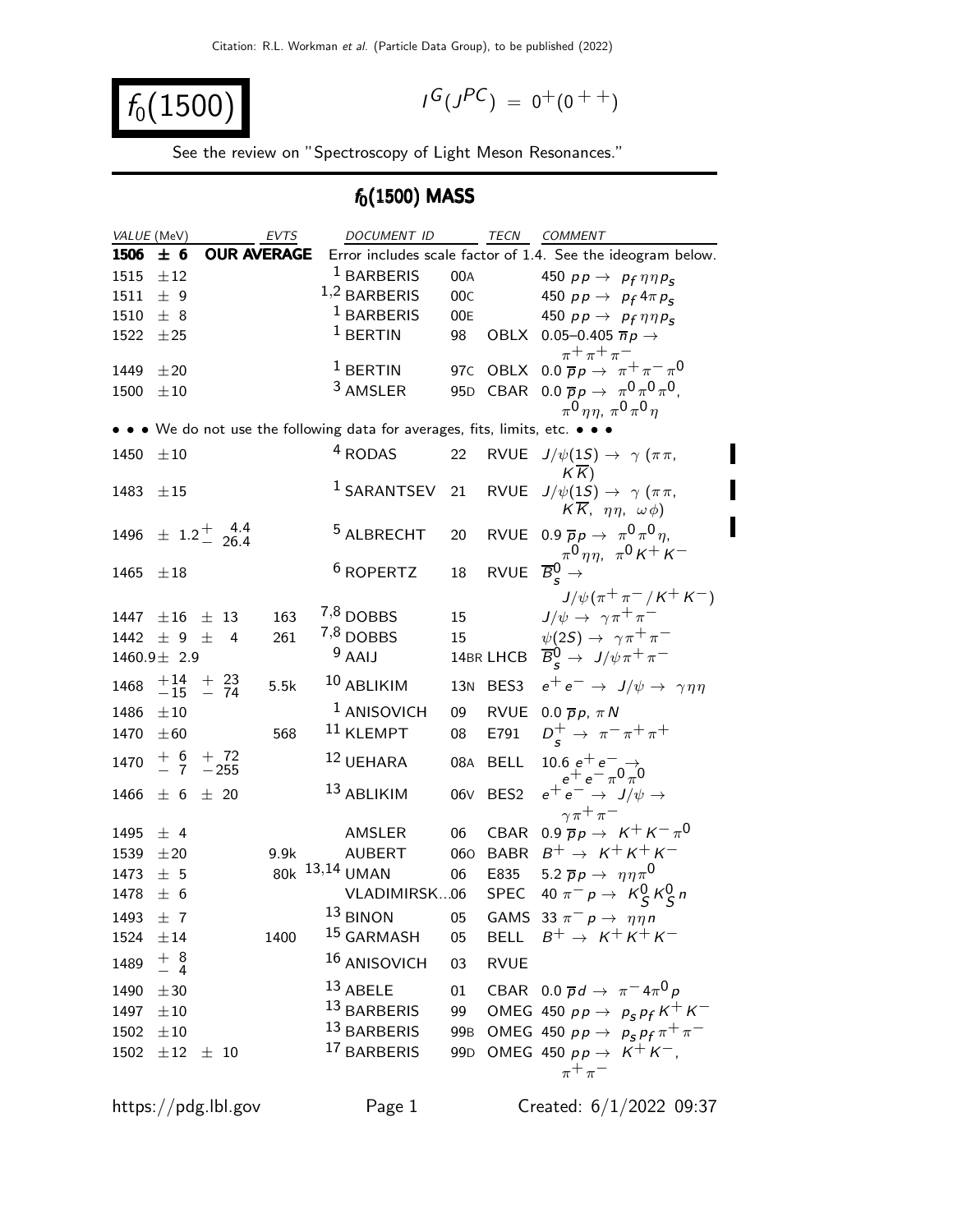| 1530          | ±45      |          |     | 13 BELLAZZINI               | 99              |             | GAM4 450 $p p \rightarrow p p \pi^0 \pi^0$                             |
|---------------|----------|----------|-----|-----------------------------|-----------------|-------------|------------------------------------------------------------------------|
| 1505          | $\pm 18$ |          |     | 13 FRENCH                   | 99              |             | 300 $pp \rightarrow$                                                   |
|               |          |          |     |                             |                 |             | $p_f(K^+K^-)p_s$                                                       |
| 1447          | $\pm 27$ |          |     | 18 KAMINSKI                 | 99              |             | RVUE $\pi \pi \to \pi \pi$ , $K \overline{K}$ , $\sigma \sigma$        |
| 1580          | ±80      |          |     | $13$ ALDE                   | 98              |             | GAM4 100 $\pi^- p \to \pi^0 \pi^0 n$                                   |
| 1499          | ± 8      |          |     | <sup>1</sup> ANISOVICH      | 98 <sub>B</sub> |             | RVUE Compilation                                                       |
| $\sim 1520$   |          |          |     | <b>REYES</b>                | 98              | <b>SPEC</b> | 800 pp $\rightarrow$ p <sub>s</sub> pf $K_S^0 K_S^0$                   |
| 1510 $\pm 20$ |          |          |     | $1$ BARBERIS                | 97 <sub>B</sub> |             | OMEG 450 $pp \rightarrow pp2(\pi^{+}\pi^{-})$                          |
| $\sim$ 1475   |          |          |     | <b>FRABETTI</b>             | 97 <sub>D</sub> | E687        | $D_s^{\pm} \rightarrow \pi^{\mp} \pi^{\pm} \pi^{\pm}$                  |
| $\sim$ 1505   |          |          |     | <b>ABELE</b>                | 96              | CBAR        | $0.0 \overline{p}p \rightarrow 5\pi^0$                                 |
| 1515          | $\pm 20$ |          |     | ABELE                       | 96 <sub>B</sub> | CBAR        | $0.0 \overline{p}p \rightarrow \pi^0 K_l^0 K_l^0$                      |
| 1500          | ± 8      |          |     | $1$ ABELE                   | 96 <sub>C</sub> |             | RVUE Compilation                                                       |
| 1460          | $\pm 20$ |          | 120 | 13 AMELIN                   | 96 <sub>B</sub> | <b>VES</b>  | 37 $\pi^- A \rightarrow \eta \eta \pi^- A$                             |
| 1500          | ± 8      |          |     | <b>BUGG</b>                 | 96              | <b>RVUE</b> |                                                                        |
| 1500          | $\pm 15$ |          |     | 19 AMSLER                   | 95 <sub>B</sub> |             | CBAR 0.0 $\overline{p}p \rightarrow 3\pi^0$                            |
| 1505          | $\pm 15$ |          |     | 20 AMSLER                   | 95 <sub>C</sub> |             | CBAR 0.0 $\overline{p}p \rightarrow \eta \eta \pi^{0}$                 |
| 1445          | ±5       |          |     | <sup>21</sup> ANTINORI      | 95              |             | OMEG 300,450 $p p \rightarrow$                                         |
|               |          |          |     |                             |                 |             | $pp2(\pi^{+}\pi^{-})$                                                  |
| 1497          | $\pm 30$ |          |     | 13 ANTINORI                 | 95              |             | OMEG 300,450 $p p \rightarrow$                                         |
|               |          |          |     |                             |                 |             | $pp\pi^+\pi^-$                                                         |
| $\sim 1505$   |          |          |     | <b>BUGG</b>                 | 95              |             | MRK3 $J/\psi \rightarrow \gamma \pi^+ \pi^- \pi^+ \pi^-$               |
| 1446          | ± 5      |          |     | 13 ABATZIS                  | 94              |             | OMEG 450 $pp \rightarrow pp2(\pi^{+}\pi^{-})$                          |
| 1545          | ±25      |          |     | 13 AMSLER                   | 94E             |             | CBAR 0.0 $\overline{p}p \rightarrow \pi^0 \eta \eta^{\prime}$          |
| 1520          | ±25      |          |     | 1,22 ANISOVICH              | 94              |             | CBAR 0.0 $\overline{p}p \rightarrow 3\pi^0$ , $\pi^0 \eta \eta$        |
| 1505          | $\pm 20$ |          |     | $1,23$ BUGG                 | 94              |             | RVUE $\overline{p}p \to 3\pi^0$ , $\eta \eta \pi^0$ ,<br>$n\pi^0\pi^0$ |
| 1560          | ±25      |          |     | 13 AMSLER                   | 92              | CBAR        | $0.0 \overline{p}p \rightarrow \pi^0 \eta \eta$                        |
| 1550          | ±45      | $\pm$ 30 |     | 13 BELADIDZE                | 92 <sub>C</sub> | <b>VES</b>  | 36 $\pi^-$ Be $\rightarrow \pi^- \eta' \eta$ Be                        |
| 1449          | $±$ 4    |          |     | <sup>13</sup> ARMSTRONG 89E |                 |             | OMEG 300 $pp \rightarrow pp2(\pi^{+}\pi^{-})$                          |
| 1610          | $\pm 20$ |          |     | $13$ ALDE                   | 88              |             | GAM4 300 $\pi^- N \rightarrow \pi^- N 2\eta$                           |
| $\sim 1525$   |          |          |     | <b>ASTON</b>                | 88 <sub>D</sub> | LASS        | 11 $K^- p \rightarrow K_S^0 K_S^0 \Lambda$                             |
| 1570          | $\pm 20$ |          | 600 | $13$ ALDE                   | 87              | GAM4        | 100 $\pi^- p \to 4\pi^0 n$                                             |
| 1575          | ±45      |          |     | $24$ ALDE                   | 86 <sub>D</sub> | GAM4        | 100 $\pi^- p \to 2\eta n$                                              |
| 1568          | ± 33     |          |     | $13$ BINON                  | 84C             | GAM2        | 38 $\pi^-$ p $\rightarrow \eta \eta'$ n                                |
| 1592          | ±25      |          |     | $13$ BINON                  | 83              | GAM2        | 38 $\pi^- p \rightarrow 2\eta n$                                       |
| 1525          | ±5       |          |     | $13$ GRAY                   | 83              | DBC         | $0.0 \overline{p} N \rightarrow 3\pi$                                  |
|               |          |          |     |                             |                 |             |                                                                        |

 $1$  T-matrix pole.

 $^2$  Average between  $\pi^+\pi^ 2\pi^0$  and  $2(\pi^+\pi^-)$ .

3 T-matrix pole. Coupled-channel analysis of AMSLER 95B, AMSLER 95C, and AM-SLER 94D.<br><sup>4</sup> T-matrix pole from coupled channel K-matrix fit to data on  $J/\psi\,\rightarrow\;\;\gamma\pi^0\pi^0$  (AB-

LIKIM 15AE) and  $J/\psi \rightarrow \gamma K_S^0 K_S^0$  (ABLIKIM 18AA).

 $^5$ T-matrix pole, 5 poles, 5 channels, including scattering data from HYAMS 75  $(\pi \pi),$ LONGACRE 86 (K $\overline{K}$ ), BINON 83 ( $\eta\eta$ ), and BINON 84c ( $\eta\eta'$ ).

 $^6$ T-matrix pole of 3 channel unitary model fit to data from AAIJ 14BR and AAIJ 17V extracted using Pade approximants.

<sup>7</sup> Using CLEO-c data but not authored by the CLEO Collaboration.

 $8$  From a fit to a Breit-Wigner line shape with fixed  $\Gamma = 109$  MeV.

9 Solution I, statistical error only.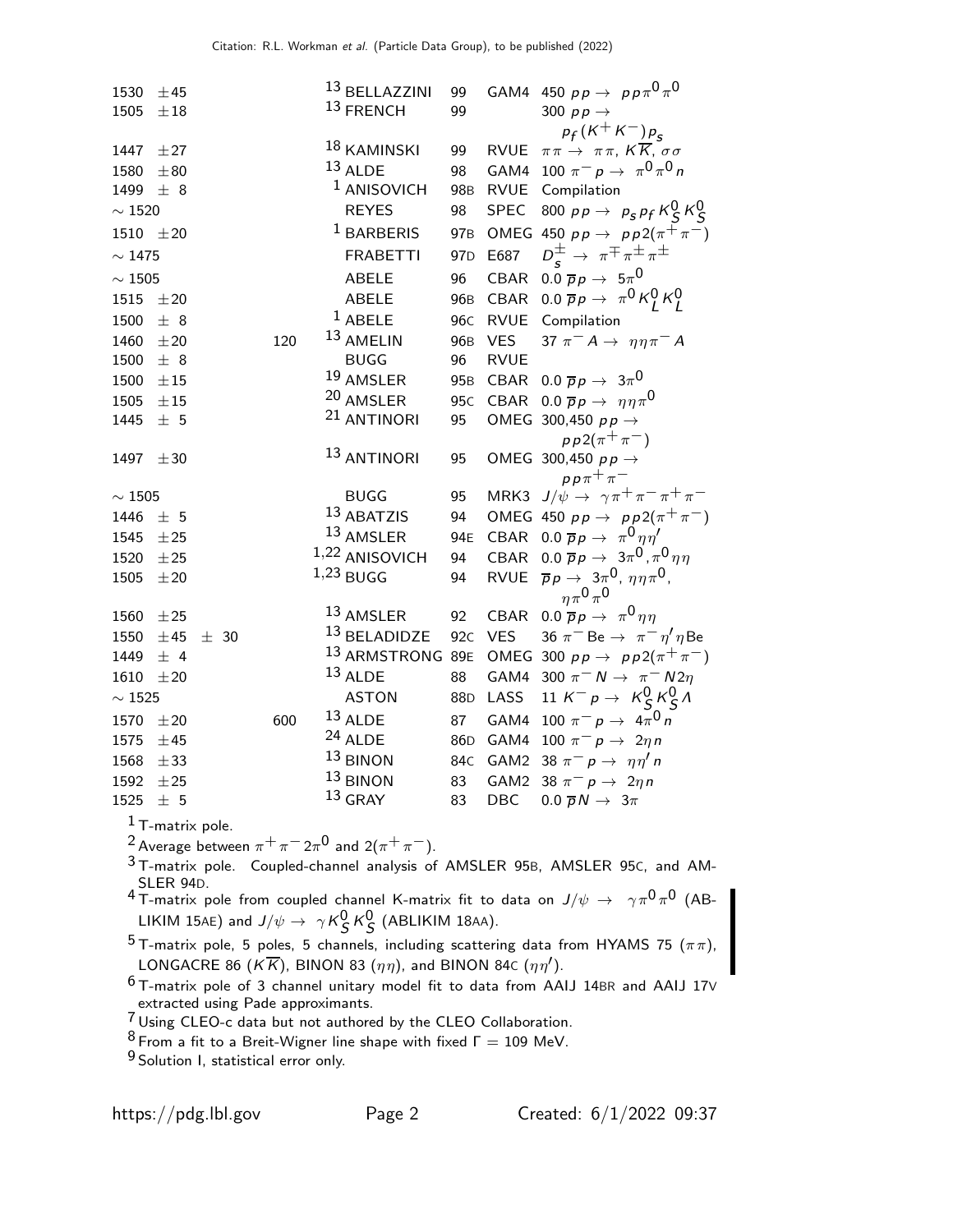- $10$  From partial wave analysis including all possible combinations of  $0^{++}$ ,  $2^{++}$ , and  $4^{++}$ resonances.
- $^{11}$  Reanalysis of AITALA 01A data. This state could also be  $f_0(1370)$ .
- $^{12}$ Breit-Wigner mass. May also be the  $f_0(1370)$ .
- 13 Breit-Wigner mass.
- 14 Statistical error only.
- 15 Breit-Wigner, solution 1, PWA ambiguous.

 $^{16}$  K-matrix pole from combined analysis of  $\pi^ p$   $\;\rightarrow$   $\;\;\pi^0 \pi^0 \,$ n,  $\pi^ p$   $\;\rightarrow$   $\;\;$  K  $\overline{K}$ n,  $\pi^+ \pi^- \to \pi^+ \pi^-, \overline{\rho}_{\mathcal{P}} \to \pi^0 \pi^0 \pi^0, \pi^0 \eta \eta, \pi^0 \pi^0 \eta, \pi^+ \pi^- \pi^0, \kappa^+ \kappa^- \pi^0, \kappa^0_\mathcal{S} \kappa^0_\mathcal{S} \pi^0,$  $K^+ K^0_S \pi^-$  at rest,  $\overline{p} n \to \pi^- \pi^- \pi^+$ ,  $K^0_S K^- \pi^0$ ,  $K^0_S K^0_S \pi^-$  at rest.

17 Supersedes BARBERIS 99 and BARBERIS 99B.

18 T-matrix pole on sheet  $- - +$ .

19 T-matrix pole, supersedes ANISOVICH 94.

 $^{20}$  T-matrix pole, supersedes ANISOVICH 94 and AMSLER 92.

 $^{21}$  Supersedes ABATZIS 94, ARMSTRONG 89E. Breit-Wigner mass.

 $^{22}$  From a simultaneous analysis of the annihilations  $\overline{p} \, p \rightarrow \ 3\pi^0$  ,  $\pi^0 \, \eta \eta$ .

23 Reanalysis of ANISOVICH 94 data.

24 From central value and spread of two solutions. Breit-Wigner mass.



### $f_0(1500)$  WIDTH

| <i>VALUE</i> (MeV)<br>EVTS | <b>DOCUMENT ID</b>    | TECN | <b>COMMENT</b>                        |
|----------------------------|-----------------------|------|---------------------------------------|
| 112 $\pm$ 9 OUR AVERAGE    |                       |      |                                       |
| $110 \pm 24$               | <sup>1</sup> BARBERIS | 00A  | 450 $pp \rightarrow pp \eta \eta p_s$ |
| $102 + 18$                 | $1,2$ BARBERIS        | 00C  | 450 $pp \rightarrow p_f 4 \pi p_s$    |
| $110 + 16$                 | <sup>1</sup> BARBERIS | 00E  | 450 $pp \rightarrow pp \eta \eta p_s$ |
| https://pdg.lbl.gov        | Page 3                |      | Created: 6/1/2022 09:37               |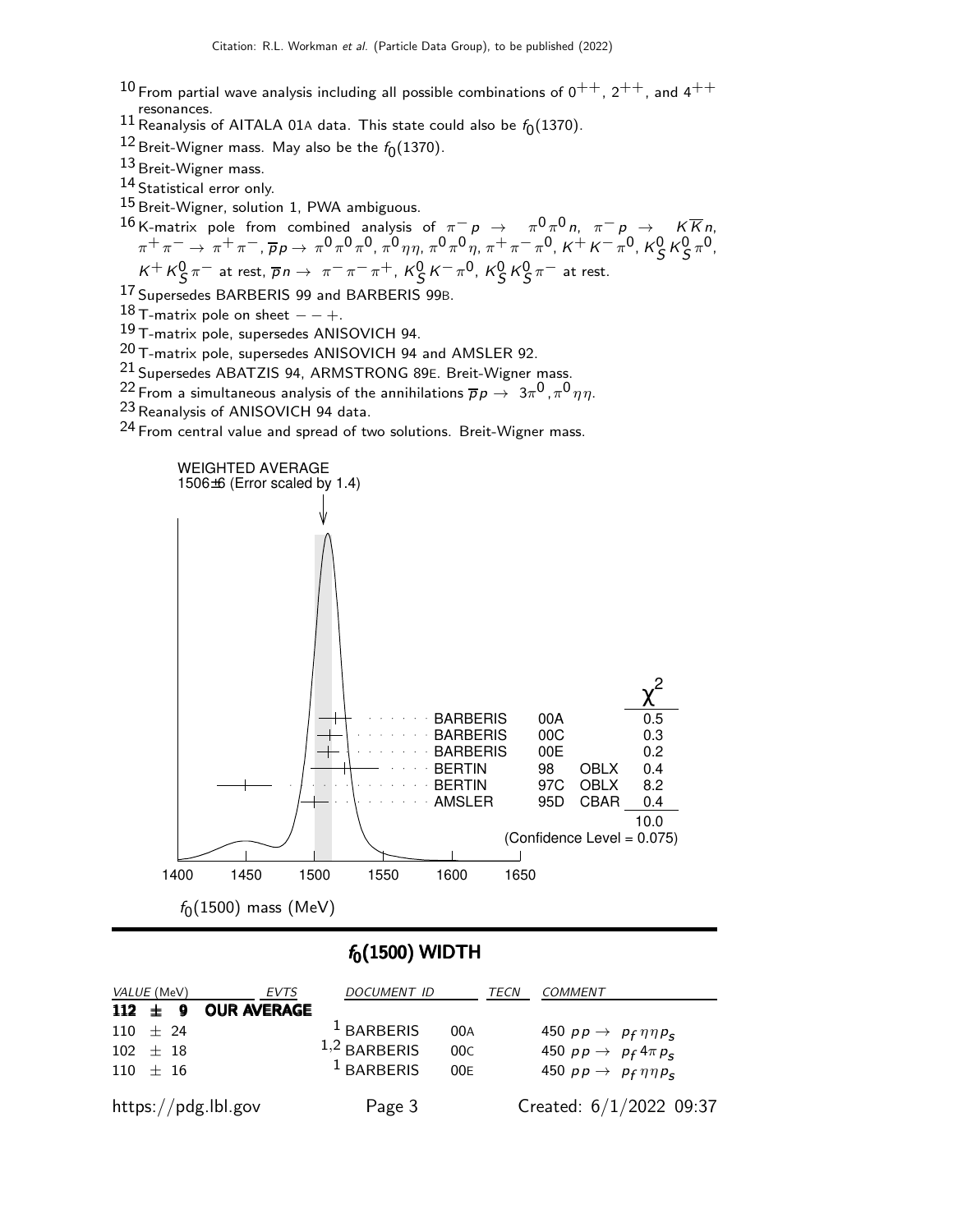$108 \pm 33$   $1 \text{ BERTIN}$  98 OBLX 0.05-0.405  $\overline{n}p \rightarrow$  $\pi^+ \pi^+ \pi^-$ 114  $\pm$  30 1 BERTIN 97C OBLX 0.0  $\bar{p}p \rightarrow \pi^+ \pi^- \pi^0$ 154  $\pm$  30 <sup>3</sup> AMSLER 95D CBAR 0.0  $\overline{p}p \to \pi^0 \pi^0 \pi^0$ ,  $\pi^{\mathsf{0}}\, \eta\, \eta,\ \pi^{\mathsf{0}}\, \pi^{\mathsf{0}}\, \eta$ • • • We do not use the following data for averages, fits, limits, etc. • • • 106  $\pm$  16  $4$  RODAS 22 RVUE  $J/\psi(1S) \rightarrow \gamma (\pi \pi,$  $K\overline{K}$ 116  $\pm$  12 1 SARANTSEV 21 RVUE  $J/\psi(1S) \rightarrow \gamma (\pi \pi,$  $K \overline{K}$ ,  $\eta \eta$ ,  $\omega \phi$ )  $80.8\pm$  0.6<sup>+</sup>  $^{20.0}_{5.0}$ − 5.0 <sup>5</sup> ALBRECHT 20 RVUE 0.9  $\overline{p}p \rightarrow \pi^0 \pi^0 \eta$ ,  $\pi^0 \eta \eta$ ,  $\pi^0 \kappa^+ \kappa^-$ 100  $\pm$  18 6 ROPERTZ 18 RVUE  $\overline{B}_{s}^{0} \rightarrow$  $J/\psi(\pi^+\pi^-/\kappa^+\kappa^-)$  $124 + 7$ <sup>7</sup> AAIJ 14BR LHCB  $\overline{B}_{s}^{0} \rightarrow J/\psi \pi^{+} \pi^{-}$  $136$   $+$   $41$ <br> $26$  $+$  28<br> $-100$ 5.5k <sup>8</sup> ABLIKIM 13N BES3  $e^+e^- \rightarrow J/\psi \rightarrow \gamma \eta \eta$ <br><sup>1</sup> ANISOVICH 09 RVUE 0.0  $\overline{p}p$ ,  $\pi N$ 114  $\pm$  10  $\pm$  ANISOVICH 09 RVUE 0.0  $\overline{p}p$ ,  $\pi N$ 90  $\frac{+}{-}$   $\frac{2}{1}$ + 50 − 22  $^{9}$ UEHARA 08A BELL 10.6  $e^+e^-$ →  $e^+ e^- \pi^0 \pi^0$  $108$   $+$   $14$   $+$  25 <sup>10</sup> ABLIKIM 06∨ BES2  $e^+e^- \rightarrow J/\psi \rightarrow$  $\gamma \pi^+ \pi^-$ 121  $\pm$  8 AMSLER 06 CBAR 0.9  $\overline{p}p \rightarrow K^+K^-\pi^0$  $257 \pm 33$  9.9k AUBERT 060 BABR  $B^+ \to K^+ K^+ K^-$ <br>108  $\pm$  9 80k <sup>10,11</sup> UMAN 06 E835 5.2  $\overline{p}p \to \eta \eta \pi^0$ 108  $\pm$  9 80k <sup>10,11</sup> UMAN 06 E835 5.2  $\bar{p}p \to \eta \eta \pi^0$ 119 ± 10 VLADIMIRSK...06 SPEC 40  $\pi^- p \to K_S^0 K_S^0 n$ 90  $\pm$  15 10 BINON 05 GAMS 33  $\pi^- p \to \eta \eta n$  $136 \pm 23$  1400  $12$  GARMASH 05 BELL  $B^+ \rightarrow K^+ K^+ K^ 102 \pm 10$   $13$  ANISOVICH 03 RVUE  $140~\pm~40$   $10~\mathrm{ABELE}$  01 CBAR  $0.0~\overline{p}d\rightarrow~\pi^-4\pi^0p$ 104  $\pm$  25 10 BARBERIS 99 OMEG 450 pp  $\rightarrow$  p<sub>s</sub> p<sub>f</sub> K<sup>+</sup> K<sup>-</sup> 131 ± 15  $\frac{10}{11}$  BARBERIS 99B OMEG 450 pp  $\rightarrow$   $p_s p_f \pi^+ \pi^ 98 \pm 18 \pm 16$  14 BARBERIS 99D OMEG 450  $pp \to K^+ K^-$ ,  $\pi^+ \pi^ 160~\pm~50$   $10$  BELLAZZINI 99 GAM4 450  $p \, \rightarrow \, p \, p \, \pi^0 \, \pi^0$  $100 \pm 33$   $10$  FRENCH 99 300 pp  $\rightarrow$  $p_f$  (K<sup>+</sup> K<sup>−</sup>) $p_s$ 108  $\pm$  46 15 KAMINSKI 99 RVUE  $\pi \pi \rightarrow \pi \pi$ ,  $K \overline{K}$ ,  $\sigma \sigma$ <br>280  $\pm$  100 10 ALDE 98 GAM4 100  $\pi^- p \rightarrow \pi^0 \pi^0 r$ 280  $\pm 100$  10 ALDE 98 GAM4 100  $\pi^ p$   $\rightarrow$   $\pi^0$   $\pi^0$   $n$  $130 \pm 20$  1 ANISOVICH 98B RVUE Compilation 120 ± 35 <sup>1</sup> BARBERIS 97B OMEG 450  $p p \rightarrow p p 2(\pi^+ \pi^-)$  $\sim 100$  FRABETTI 97D E687  $\frac{\pm}{s}$   $\rightarrow$   $\pi \pm \pi \pm \pi \pm \pi$  $\sim 169$  ABELE 96 CBAR 0.0  $\overline{p}p \rightarrow 5\pi^0$  $105 \pm 15$  ABELE 96B CBAR  $0.0 \overline{p} p \rightarrow \pi^0 K^0_L K^0_L$ 100 ± 30 120 <sup>10</sup> AMELIN 96B VES 37  $\pi^- A \to \eta \eta \pi^- A$  $132 \pm 15$  BUGG 96 RVUE  $120~\pm~25 ~~~~~~~~~~~16 ~\text{AMSLER} ~~~~~~~95$ B CBAR  $0.0 ~\overline{p} p \rightarrow ~3 \pi^0$ 120  $\pm$  30 17 AMSLER 95C CBAR 0.0  $\overline{p}p \rightarrow \eta \eta \pi^{0}$ 

П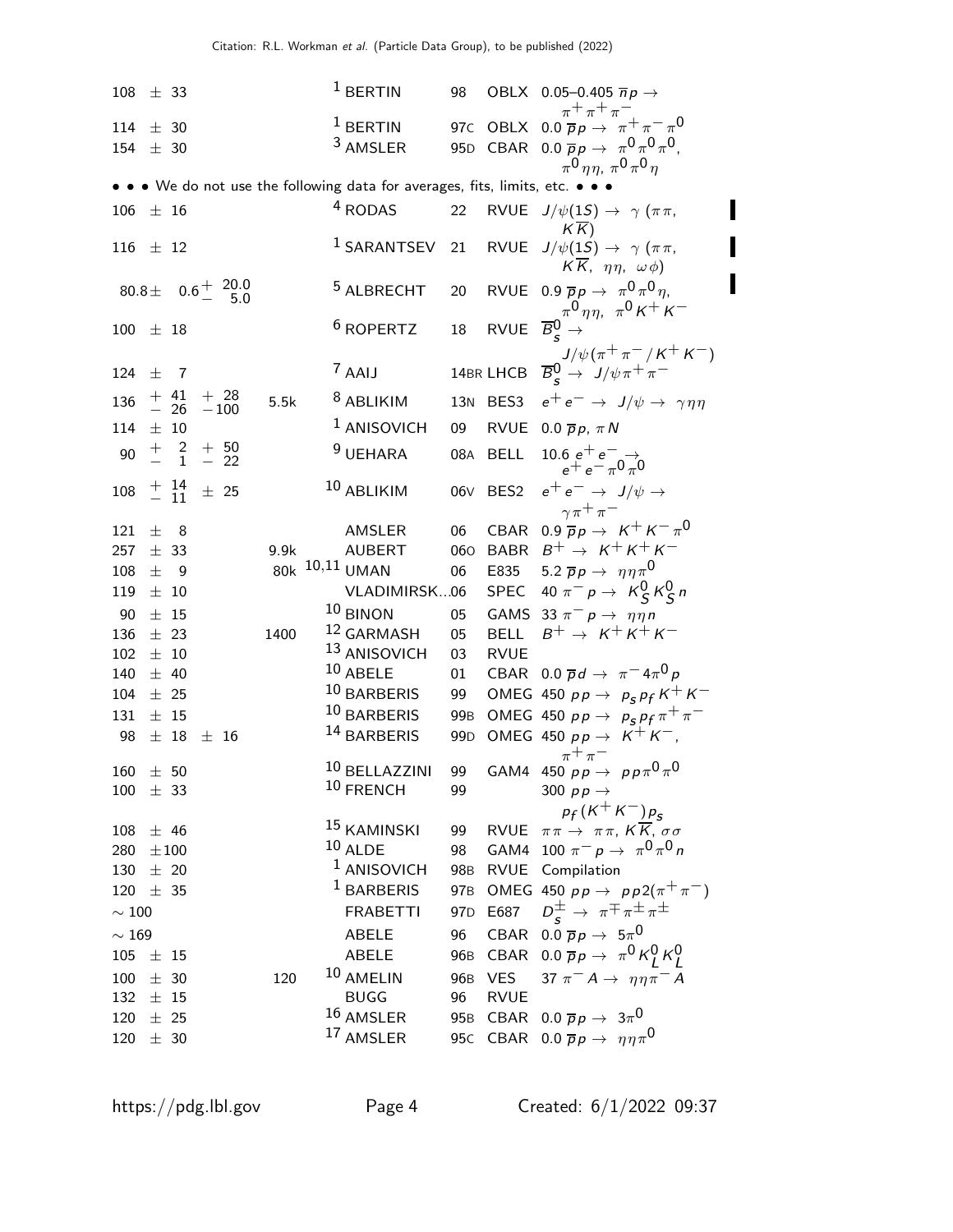| 65  |                                                                                                                                                                                                                                                                                              | ± 10                                            |  |                                                  |     |  | 18 ANTINORI                                                                                                         | 95              |            | OMEG 300,450 $p p \rightarrow$                                                                                   |
|-----|----------------------------------------------------------------------------------------------------------------------------------------------------------------------------------------------------------------------------------------------------------------------------------------------|-------------------------------------------------|--|--------------------------------------------------|-----|--|---------------------------------------------------------------------------------------------------------------------|-----------------|------------|------------------------------------------------------------------------------------------------------------------|
|     |                                                                                                                                                                                                                                                                                              |                                                 |  |                                                  |     |  | 10 ANTINORI                                                                                                         | 95              |            | $pp2(\pi^{+}\pi^{-})$<br>OMEG 300,450 $p p \rightarrow$                                                          |
| 199 |                                                                                                                                                                                                                                                                                              | ± 30                                            |  |                                                  |     |  |                                                                                                                     |                 |            | $pp\pi^+\pi^-$                                                                                                   |
| 56  |                                                                                                                                                                                                                                                                                              | $\pm$ 12                                        |  |                                                  |     |  | 10 ABATZIS                                                                                                          | 94              |            | OMEG 450 $pp \rightarrow pp2(\pi^{+}\pi^{-})$                                                                    |
| 100 |                                                                                                                                                                                                                                                                                              | ± 40                                            |  |                                                  |     |  | 10 AMSLER                                                                                                           | 94E             |            | CBAR 0.0 $\overline{p}p \rightarrow \pi^0 \eta \eta^{\prime}$                                                    |
| 148 |                                                                                                                                                                                                                                                                                              | $\begin{array}{c} + & 20 \\ - & 25 \end{array}$ |  |                                                  |     |  | 1,19 ANISOVICH                                                                                                      | 94              |            | CBAR 0.0 $\overline{p}p \rightarrow 3\pi^0$ , $\pi^0 \eta\eta$                                                   |
| 150 |                                                                                                                                                                                                                                                                                              | ± 20                                            |  |                                                  |     |  | $1,20$ BUGG                                                                                                         | 94              |            | RVUE $\overline{p}p \rightarrow 3\pi^0$ , $\eta \eta \pi^0$ ,<br>$n\pi^0\pi^0$                                   |
| 245 |                                                                                                                                                                                                                                                                                              | ± 50                                            |  |                                                  |     |  | 10 AMSLER                                                                                                           | 92              |            | CBAR 0.0 $\overline{p}p \rightarrow \pi^0 \eta \eta$                                                             |
| 153 |                                                                                                                                                                                                                                                                                              | ± 67                                            |  | ± 50                                             |     |  | $^{10}$ BELADIDZE                                                                                                   | 92C             | <b>VES</b> | 36 $\pi^-$ Be $\rightarrow \pi^- \eta' \eta$ Be                                                                  |
| 78  |                                                                                                                                                                                                                                                                                              | $±$ 18                                          |  |                                                  |     |  |                                                                                                                     |                 |            | <sup>10</sup> ARMSTRONG 89E OMEG 300 $pp \rightarrow pp2(\pi^{+}\pi^{-})$                                        |
| 170 |                                                                                                                                                                                                                                                                                              | ± 40                                            |  |                                                  |     |  | $10$ ALDE                                                                                                           | 88              |            | GAM4 300 $\pi^- N \rightarrow \pi^- N 2\eta$                                                                     |
| 150 |                                                                                                                                                                                                                                                                                              | $\pm$ 20                                        |  |                                                  | 600 |  | $10$ ALDE                                                                                                           | 87              |            | GAM4 100 $\pi^- p \to 4\pi^0 n$                                                                                  |
| 265 |                                                                                                                                                                                                                                                                                              | ± 65                                            |  |                                                  |     |  | $^{21}$ ALDE                                                                                                        | 86 <sub>D</sub> |            | GAM4 100 $\pi^- p \rightarrow 2\eta n$                                                                           |
| 260 |                                                                                                                                                                                                                                                                                              | ± 60                                            |  |                                                  |     |  | $10$ BINON                                                                                                          | 84C             |            | GAM2 38 $\pi^ p \rightarrow \eta \eta'$ n                                                                        |
| 210 |                                                                                                                                                                                                                                                                                              | ± 40                                            |  |                                                  |     |  | $10$ BINON                                                                                                          | 83              |            | GAM2 38 $\pi^- p \rightarrow 2\eta n$                                                                            |
| 101 |                                                                                                                                                                                                                                                                                              | $\pm$ 13                                        |  |                                                  |     |  | $10$ GRAY                                                                                                           | 83              | DBC        | $0.0 \overline{p} N \rightarrow 3\pi$                                                                            |
|     |                                                                                                                                                                                                                                                                                              | $1$ T-matrix pole.                              |  |                                                  |     |  |                                                                                                                     |                 |            |                                                                                                                  |
|     |                                                                                                                                                                                                                                                                                              |                                                 |  |                                                  |     |  | <sup>2</sup> Average between $\pi^+\pi^-2\pi^0$ and $2(\pi^+\pi^-)$ .                                               |                 |            |                                                                                                                  |
|     |                                                                                                                                                                                                                                                                                              |                                                 |  |                                                  |     |  |                                                                                                                     |                 |            | <sup>3</sup> T-matrix pole. Coupled-channel analysis of AMSLER 95B, AMSLER 95C, and AM-                          |
|     |                                                                                                                                                                                                                                                                                              | SLER 94D.                                       |  |                                                  |     |  |                                                                                                                     |                 |            |                                                                                                                  |
|     |                                                                                                                                                                                                                                                                                              |                                                 |  |                                                  |     |  |                                                                                                                     |                 |            | $^4$ T-matrix pole from coupled channel K-matrix fit to data on $J/\psi\,\rightarrow\,\,\,\gamma\pi^0\pi^0$ (AB- |
|     |                                                                                                                                                                                                                                                                                              |                                                 |  |                                                  |     |  | LIKIM 15AE) and $J/\psi \rightarrow \gamma K_S^0 K_S^0$ (ABLIKIM 18AA).                                             |                 |            |                                                                                                                  |
|     |                                                                                                                                                                                                                                                                                              |                                                 |  |                                                  |     |  |                                                                                                                     |                 |            | $^5$ T-matrix pole, 5 poles, 5 channels, including scattering data from HYAMS 75 ( $\pi\pi$ ),                   |
|     |                                                                                                                                                                                                                                                                                              |                                                 |  |                                                  |     |  | LONGACRE 86 ( $K\overline{K}$ ), BINON 83 ( $\eta\eta$ ), and BINON 84c ( $\eta\eta'$ ).                            |                 |            |                                                                                                                  |
|     |                                                                                                                                                                                                                                                                                              |                                                 |  |                                                  |     |  |                                                                                                                     |                 |            | $6$ T-matrix pole of 3 channel unitary model fit to data from AAIJ 14BR and AAIJ 17V                             |
|     |                                                                                                                                                                                                                                                                                              |                                                 |  | extracted using Pade approximants.               |     |  |                                                                                                                     |                 |            |                                                                                                                  |
|     |                                                                                                                                                                                                                                                                                              |                                                 |  | <sup>7</sup> Solution I, statistical error only. |     |  |                                                                                                                     |                 |            |                                                                                                                  |
|     |                                                                                                                                                                                                                                                                                              |                                                 |  |                                                  |     |  |                                                                                                                     |                 |            | $^8$ From partial wave analysis including all possible combinations of $0^{++}$ , $2^{++}$ , and $4^{++}$        |
|     |                                                                                                                                                                                                                                                                                              | resonances.                                     |  |                                                  |     |  | <sup>9</sup> Breit-Wigner width. May also be the $f_0(1370)$ .                                                      |                 |            |                                                                                                                  |
|     |                                                                                                                                                                                                                                                                                              |                                                 |  | 10 Breit-Wigner width.                           |     |  |                                                                                                                     |                 |            |                                                                                                                  |
|     |                                                                                                                                                                                                                                                                                              |                                                 |  | $^{11}$ Statistical error only.                  |     |  |                                                                                                                     |                 |            |                                                                                                                  |
|     |                                                                                                                                                                                                                                                                                              |                                                 |  |                                                  |     |  | <sup>12</sup> Breit-Wigner, solution 1, PWA ambiguous.                                                              |                 |            |                                                                                                                  |
|     |                                                                                                                                                                                                                                                                                              |                                                 |  |                                                  |     |  |                                                                                                                     |                 |            |                                                                                                                  |
|     | 13 K-matrix pole from combined analysis of $\pi^- p \to \pi^0 \pi^0 n$ , $\pi^- p \to K \overline{K} n$ ,<br>$\pi^+ \pi^- \to \pi^+ \pi^-$ , $\overline{p} p \to \pi^0 \pi^0 \pi^0$ , $\pi^0 \eta \eta$ , $\pi^0 \pi^0 \eta$ , $\pi^+ \pi^- \pi^0$ , $K^+ K^- \pi^0$ , $K_S^0 K_S^0 \pi^0$ , |                                                 |  |                                                  |     |  |                                                                                                                     |                 |            |                                                                                                                  |
|     | $K^+ K^0_S \pi^-$ at rest, $\overline{p}n \to \pi^- \pi^- \pi^+$ , $K^0_S K^- \pi^0$ , $K^0_S K^0_S \pi^-$ at rest.                                                                                                                                                                          |                                                 |  |                                                  |     |  |                                                                                                                     |                 |            |                                                                                                                  |
|     |                                                                                                                                                                                                                                                                                              |                                                 |  |                                                  |     |  | 14 Supersedes BARBERIS 99 and BARBERIS 99B.                                                                         |                 |            |                                                                                                                  |
|     | $15$ T-matrix pole on sheet $- +$ .                                                                                                                                                                                                                                                          |                                                 |  |                                                  |     |  |                                                                                                                     |                 |            |                                                                                                                  |
|     | 16 T-matrix pole, supersedes ANISOVICH 94.                                                                                                                                                                                                                                                   |                                                 |  |                                                  |     |  |                                                                                                                     |                 |            |                                                                                                                  |
|     |                                                                                                                                                                                                                                                                                              |                                                 |  |                                                  |     |  | 17 T-matrix pole, supersedes ANISOVICH 94 and AMSLER 92.                                                            |                 |            |                                                                                                                  |
|     |                                                                                                                                                                                                                                                                                              |                                                 |  |                                                  |     |  | 18 Supersedes ABATZIS 94, ARMSTRONG 89E. Breit-Wigner mass.                                                         |                 |            |                                                                                                                  |
|     |                                                                                                                                                                                                                                                                                              |                                                 |  |                                                  |     |  | $^{19}$ From a simultaneous analysis of the annihilations $\overline{p}p\rightarrow~$ 3 $\pi^0$ , $\pi^0\eta\eta$ . |                 |            |                                                                                                                  |
|     |                                                                                                                                                                                                                                                                                              |                                                 |  | <sup>20</sup> Reanalysis of ANISOVICH 94 data.   |     |  |                                                                                                                     |                 |            |                                                                                                                  |
|     |                                                                                                                                                                                                                                                                                              |                                                 |  |                                                  |     |  | $21$ From central value and spread of two solutions. Breit-Wigner mass.                                             |                 |            |                                                                                                                  |
|     |                                                                                                                                                                                                                                                                                              |                                                 |  |                                                  |     |  |                                                                                                                     |                 |            |                                                                                                                  |
|     |                                                                                                                                                                                                                                                                                              |                                                 |  |                                                  |     |  |                                                                                                                     |                 |            |                                                                                                                  |

▌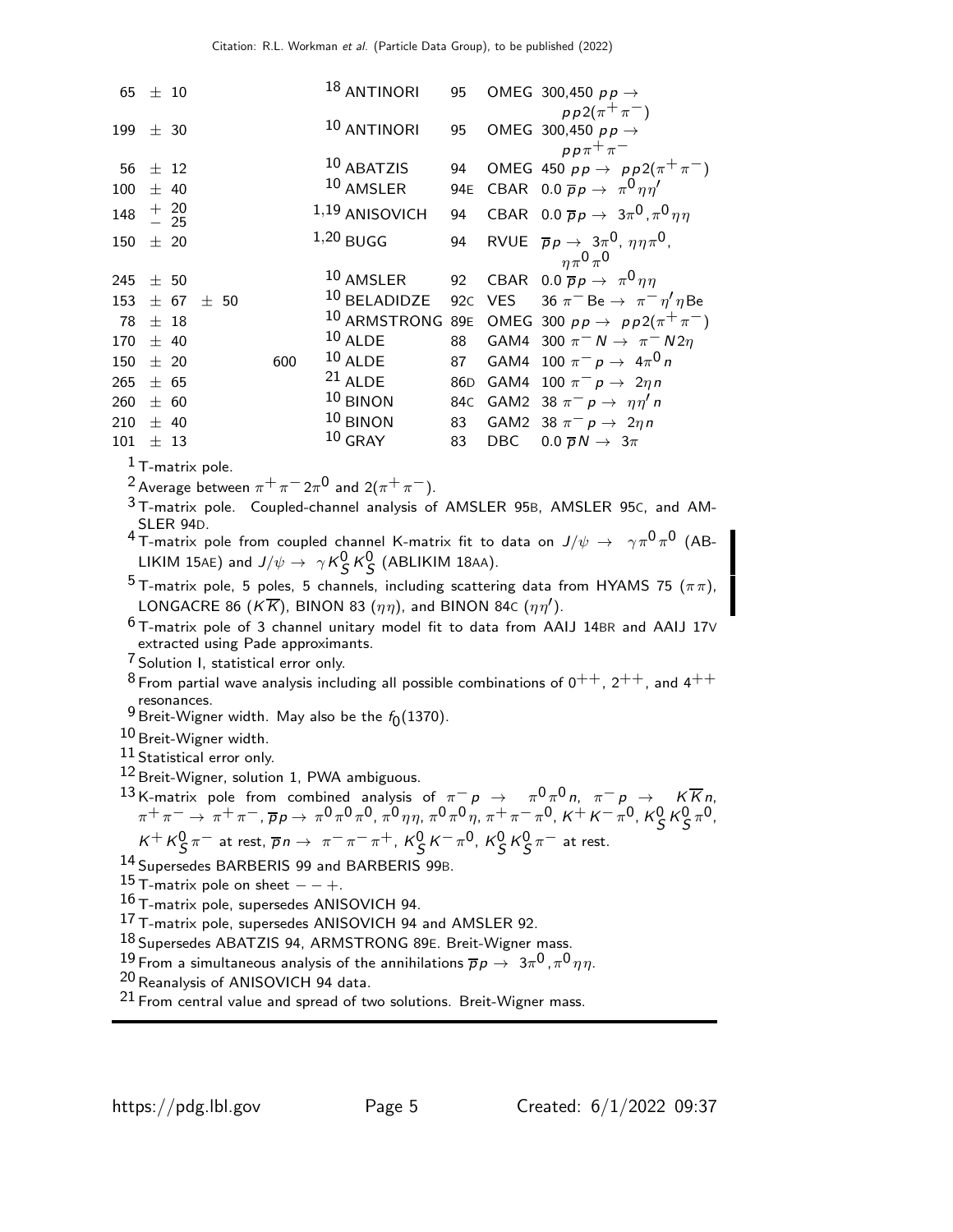|                       | Mode                           | Fraction $(\Gamma_i/\Gamma)$ | Scale factor |
|-----------------------|--------------------------------|------------------------------|--------------|
| $\Gamma_1$            | $\pi\pi$                       | $(34.5 \pm 2.2)\%$           | 1.2          |
| $\Gamma_2$            | $\pi^+\pi^-$                   | seen                         |              |
| $\Gamma_3$            | $2\pi^0$                       | seen                         |              |
| $\Gamma_4$            | $4\pi$                         | $(48.9 \pm 3.3)\%$           | 1.2          |
| $\Gamma_{5}$          | $4\pi^0$                       | seen                         |              |
| $\Gamma_6$            | $2\pi^{+} 2\pi^{-}$            | seen                         |              |
| $\Gamma_7$            | $2(\pi\pi)$ S-wave             | seen                         |              |
| $\Gamma_8$            | $\rho \rho$                    | seen                         |              |
| $\Gamma$ <sub>9</sub> | $\pi(1300)\pi$                 | seen                         |              |
| $\Gamma_{10}$         | $a_1(1260)\pi$                 | seen                         |              |
| $\Gamma_{11}$         | $\eta\eta$                     | $(6.0 \pm 0.9)$ %            | 1.1          |
|                       | $\Gamma_{12}$ $\eta\eta'(958)$ | $(2.2 \pm 0.8)\%$            | 1.4          |
| $\Gamma_{13}$         | KK                             | $(8.5 \pm 1.0)$ %            | 1.1          |
| $\Gamma_{14}$         | $\gamma\gamma$                 | not seen                     |              |

#### $f_0(1500)$  DECAY MODES

#### CONSTRAINED FIT INFORMATION

An overall fit to 6 branching ratios uses 10 measurements and one constraint to determine 5 parameters. The overall fit has a  $\chi^2 =$ 5.6 for 6 degrees of freedom.

The following off-diagonal array elements are the correlation coefficients  $\left<\delta x_i\delta x_j\right>$ / $(\delta x_i\cdot\delta x_j)$ , in percent, from the fit to the branching fractions,  $x_i$   $\;\equiv$  $\Gamma_i/\Gamma_{\rm total}$ . The fit constrains the  $x_i$  whose labels appear in this array to sum to one.

| $x_4$    | -88   |       |          |          |
|----------|-------|-------|----------|----------|
| $x_{11}$ | 27    | $-56$ |          |          |
| $x_{12}$ | 3     | $-32$ | 26       |          |
| $x_{13}$ | 43    | 64    | 20       | 2        |
|          | $x_1$ | $x_4$ | $X_{11}$ | $x_{12}$ |

### $f_0(1500)$  Γ(i)Γ( $\gamma\gamma$ )/Γ(total)

| $\Gamma(\pi\pi) \times \Gamma(\gamma\gamma)/\Gamma_{\text{total}}$ |     |                                                                                                |      | $\Gamma_1\Gamma_{14}/\Gamma$                                                               |
|--------------------------------------------------------------------|-----|------------------------------------------------------------------------------------------------|------|--------------------------------------------------------------------------------------------|
| VALUE (eV)                                                         | CL% | <b>DOCUMENT ID</b>                                                                             | TECN | COMMENT                                                                                    |
|                                                                    |     | • • • We do not use the following data for averages, fits, limits, etc. • • •                  |      |                                                                                            |
| $33^{+12}_{-6}$ + 1809                                             |     | $1$ UEHARA                                                                                     |      | 08A BELL 10.6 $e^+e^- \rightarrow e^+e^- \pi^0 \pi^0$                                      |
| not seen                                                           |     | <b>ACCIARRI</b>                                                                                |      | 01H L3 $\gamma \gamma \to K_S^0 K_S^0$ , $E_{\text{cm}}^{\text{ee}} = 91$ ,<br>183–209 GeV |
| $<$ 460                                                            | 95  | <b>BARATE</b>                                                                                  |      | 00E ALEP $\gamma \gamma \rightarrow \pi^+ \pi^-$                                           |
|                                                                    |     | <sup>1</sup> May also be the $f_0(1370)$ . Multiplied by us by 3 to obtain the $\pi\pi$ value. |      |                                                                                            |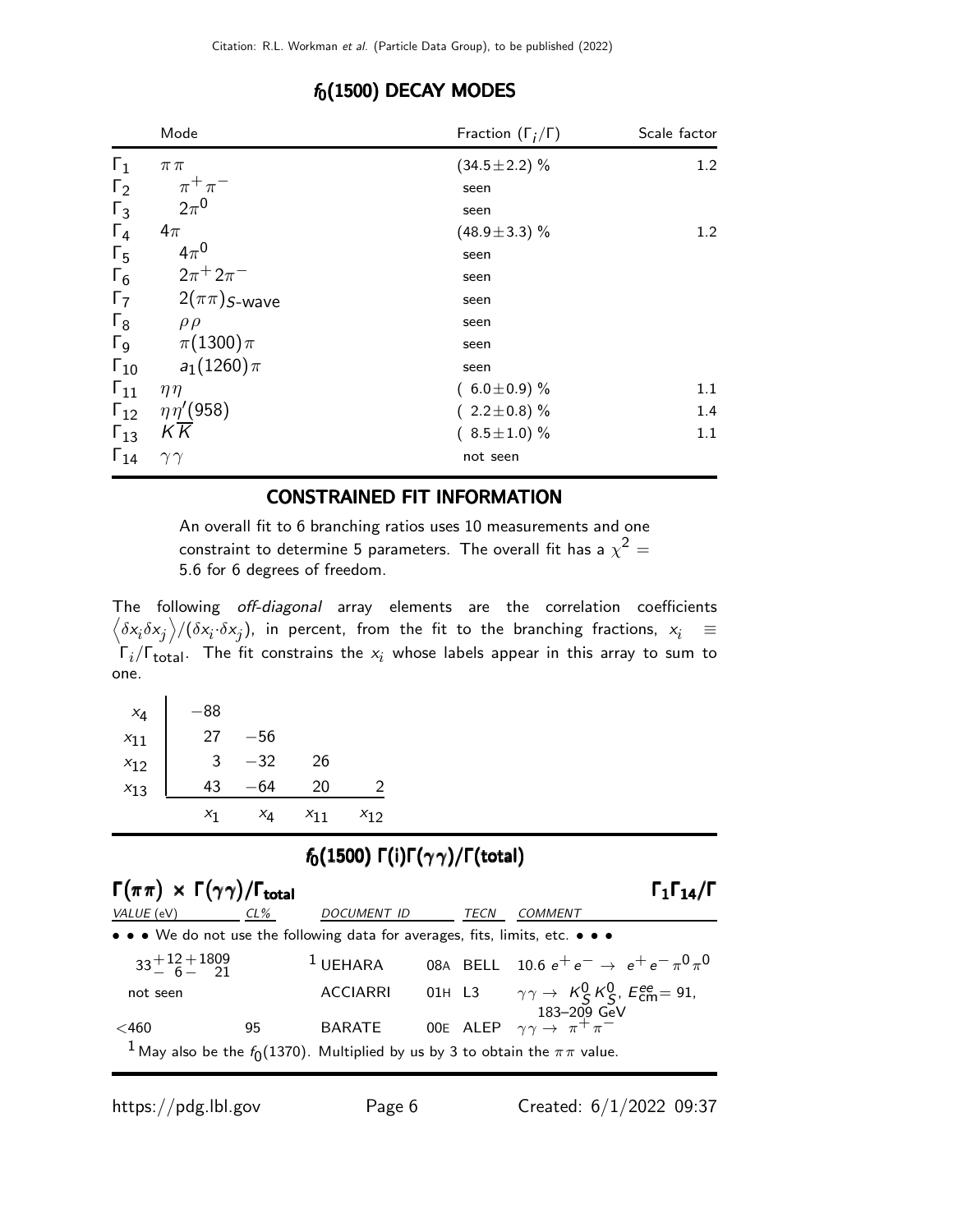# $f_0(1500)$  BRANCHING RATIOS

| $\Gamma(\pi\pi)/\Gamma_{\rm total}$                                                                                                                                                                                                                                                                                                   |                                                                               |     |             |                                                               | $\Gamma_1/\Gamma$   |
|---------------------------------------------------------------------------------------------------------------------------------------------------------------------------------------------------------------------------------------------------------------------------------------------------------------------------------------|-------------------------------------------------------------------------------|-----|-------------|---------------------------------------------------------------|---------------------|
| <b>VALUE</b>                                                                                                                                                                                                                                                                                                                          | DOCUMENT ID                                                                   |     | TECN        |                                                               |                     |
| • • • We do not use the following data for averages, fits, limits, etc. • • •                                                                                                                                                                                                                                                         |                                                                               |     |             |                                                               |                     |
| $0.454 \pm 0.104$                                                                                                                                                                                                                                                                                                                     | <b>BUGG</b>                                                                   | 96  | <b>RVUE</b> |                                                               |                     |
| $\Gamma(\pi^+\pi^-)/\Gamma_{\rm total}$                                                                                                                                                                                                                                                                                               |                                                                               |     |             |                                                               | $\Gamma_2/\Gamma$   |
| <b>VALUE</b>                                                                                                                                                                                                                                                                                                                          | DOCUMENT ID TECN COMMENT                                                      |     |             |                                                               |                     |
| <b>BERTIN</b><br>seen                                                                                                                                                                                                                                                                                                                 | 98 —                                                                          |     |             | OBLX 0.05-0.405 $\pi p \to \pi^+ \pi^+ \pi^-$                 |                     |
| • • • We do not use the following data for averages, fits, limits, etc. • • •                                                                                                                                                                                                                                                         |                                                                               |     |             |                                                               |                     |
| possibly seen                                                                                                                                                                                                                                                                                                                         | FRABETTI 97D E687 $D_{\rm s}^{\pm} \rightarrow \pi^{\mp} \pi^{\pm} \pi^{\pm}$ |     |             |                                                               |                     |
| $\Gamma(4\pi)/\Gamma(\pi\pi)$                                                                                                                                                                                                                                                                                                         |                                                                               |     |             |                                                               | $\Gamma_4/\Gamma_1$ |
| <u>VALUE</u><br>1.42±0.18 OUR FIT Error includes scale factor of 1.2.                                                                                                                                                                                                                                                                 | DOCUMENT ID TECN COMMENT                                                      |     |             |                                                               |                     |
| 1.42±0.18 OUR AVERAGE Error includes scale factor of 1.2.                                                                                                                                                                                                                                                                             |                                                                               |     |             |                                                               |                     |
| $1.37 \pm 0.16$                                                                                                                                                                                                                                                                                                                       | <b>BARBERIS</b>                                                               | 00D |             | 450 $pp \rightarrow p_f 4 \pi p_s$                            |                     |
| $2.1 \pm 0.6$                                                                                                                                                                                                                                                                                                                         | $1$ AMSLER                                                                    | 98  | <b>RVUE</b> |                                                               |                     |
| • • • We do not use the following data for averages, fits, limits, etc. • • •                                                                                                                                                                                                                                                         |                                                                               |     |             |                                                               |                     |
| 2.1 $\pm$ 0.2                                                                                                                                                                                                                                                                                                                         | <sup>2</sup> ANISOVICH 02D SPEC                                               |     |             | Combined fit                                                  |                     |
| 3.4 $\pm 0.8$                                                                                                                                                                                                                                                                                                                         | $^1$ ABELE 96 CBAR 0.0 $\overline{p}p \rightarrow 5\pi^0$                     |     |             |                                                               |                     |
| <sup>1</sup> Excluding $\rho \rho$ contribution to $4\pi$ .<br><sup>2</sup> From a combined K-matrix analysis of Crystal Barrel (0. $p\overline{p} \to \pi^0 \pi^0 \pi^0$ , $\pi^0 \eta \eta$ ,<br>$\pi^0\pi^0\eta$ ), GAMS ( $\pi p \to \pi^0\pi^0\pi$ , $\eta\eta n$ , $\eta\eta'$ n), and BNL ( $\pi p \to K\overline{K}n$ ) data. |                                                                               |     |             |                                                               |                     |
| $\Gamma(2(\pi\pi)_{S\text{-wave}})/\Gamma(\pi\pi)$                                                                                                                                                                                                                                                                                    |                                                                               |     |             |                                                               | $\Gamma_7/\Gamma_1$ |
| <b>VALUE</b><br><u> 1989 - Johann Barbara, martin di</u>                                                                                                                                                                                                                                                                              | DOCUMENT ID TECN COMMENT                                                      |     |             |                                                               |                     |
| • • • We do not use the following data for averages, fits, limits, etc. • • •                                                                                                                                                                                                                                                         |                                                                               |     |             |                                                               |                     |
| $0.42 \pm 0.26$                                                                                                                                                                                                                                                                                                                       | $1$ ABELE                                                                     |     |             | 01 CBAR 0.0 $\overline{p}d \rightarrow \pi^{-}4\pi^{0}p$      |                     |
| <sup>1</sup> From the combined data of ABELE 96 and ABELE 96C.                                                                                                                                                                                                                                                                        |                                                                               |     |             |                                                               |                     |
| $\Gamma(2(\pi\pi)_{S\text{-wave}})/\Gamma(4\pi)$                                                                                                                                                                                                                                                                                      |                                                                               |     |             |                                                               | $\Gamma_7/\Gamma_4$ |
| <i>VALUE</i>                                                                                                                                                                                                                                                                                                                          | DOCUMENT ID TECN COMMENT                                                      |     |             |                                                               |                     |
| • • • We do not use the following data for averages, fits, limits, etc. • • •                                                                                                                                                                                                                                                         |                                                                               |     |             |                                                               |                     |
| $0.26 \pm 0.07$                                                                                                                                                                                                                                                                                                                       | ABELE                                                                         |     |             | 01B CBAR 0.0 $\overline{p}d \rightarrow 5\pi p$               |                     |
|                                                                                                                                                                                                                                                                                                                                       |                                                                               |     |             |                                                               |                     |
| $\Gamma(\rho\rho)/\Gamma(4\pi)$                                                                                                                                                                                                                                                                                                       |                                                                               |     |             |                                                               | $\Gamma_8/\Gamma_4$ |
| <i>VALUE</i>                                                                                                                                                                                                                                                                                                                          | DOCUMENT ID TECN COMMENT                                                      |     |             |                                                               |                     |
| • • • We do not use the following data for averages, fits, limits, etc. • • •                                                                                                                                                                                                                                                         |                                                                               |     |             |                                                               |                     |
| $0.13 \pm 0.08$                                                                                                                                                                                                                                                                                                                       | ABELE                                                                         |     |             | 01B CBAR 0.0 $\overline{p}d \rightarrow 5\pi p$               |                     |
| $\Gamma(\rho\rho)/\Gamma(2(\pi\pi)_{S\text{-wave}})$<br><u>VALUE</u>                                                                                                                                                                                                                                                                  | DOCUMENT ID COMMENT                                                           |     |             |                                                               | $\Gamma_8/\Gamma_7$ |
| $2.87 \pm 0.34$ OUR AVERAGE                                                                                                                                                                                                                                                                                                           | Error includes scale factor of 1.1.                                           |     |             |                                                               |                     |
| 3.3 $\pm$ 0.5                                                                                                                                                                                                                                                                                                                         |                                                                               |     |             | BARBERIS 000 450 $pp \rightarrow p_f \pi^+ \pi^- 2 \pi^0 p_s$ |                     |
| $2.6 \pm 0.4$                                                                                                                                                                                                                                                                                                                         |                                                                               |     |             | BARBERIS 00C 450 $pp \rightarrow p_f 2(\pi^+\pi^-)p_s$        |                     |
| https://pdg.lbl.gov                                                                                                                                                                                                                                                                                                                   | Page 7                                                                        |     |             | Created: $6/1/2022$ 09:37                                     |                     |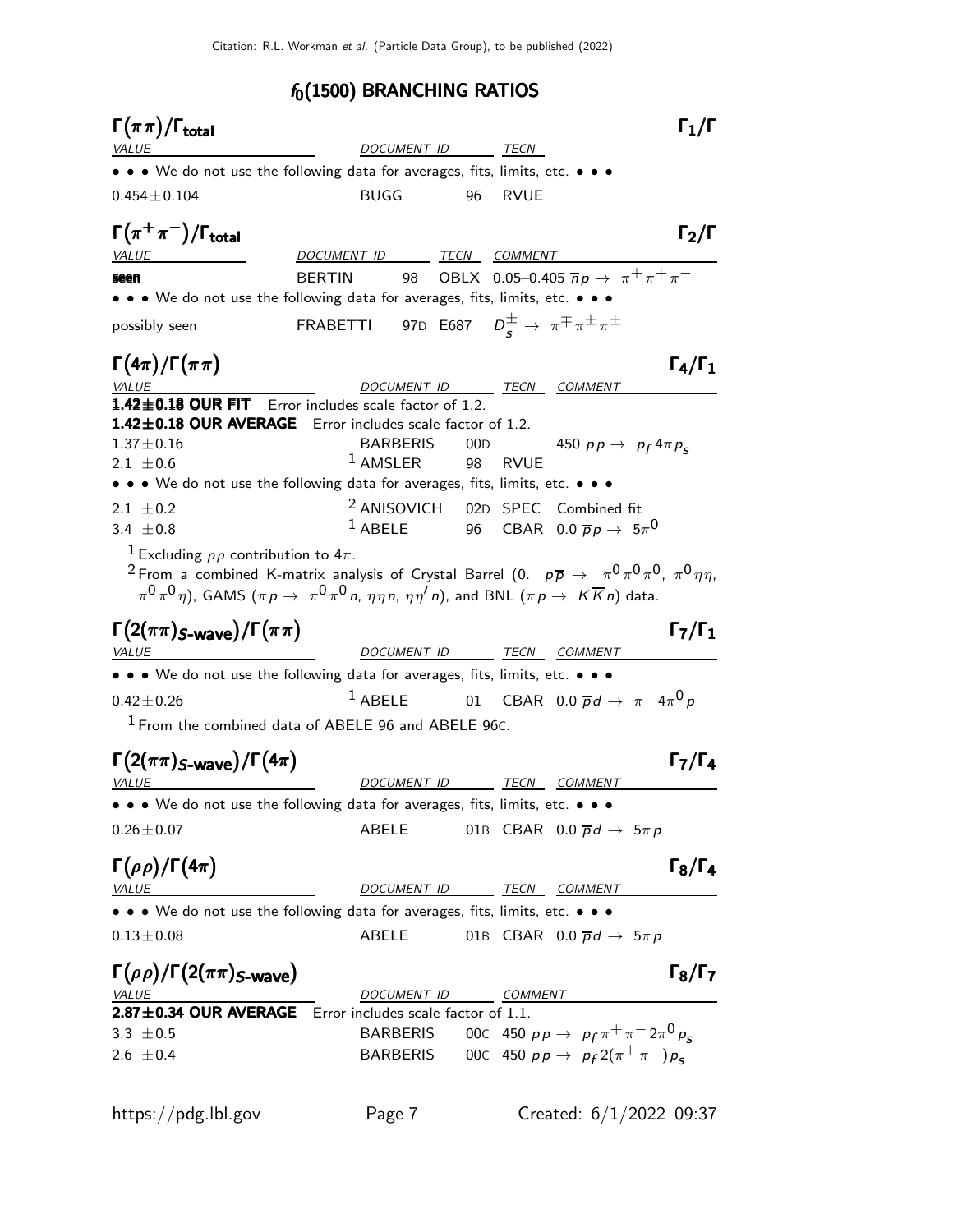Citation: R.L. Workman et al. (Particle Data Group), to be published (2022)

 $\Gamma(\pi(1300)\pi)/\Gamma(4\pi)$  Γ<sub>9</sub>/Γ<sub>4</sub>  $\Gamma_9/\Gamma_4$ VALUE **DOCUMENT ID** TECN COMMENT • • • We do not use the following data for averages, fits, limits, etc. • • •  $0.50 \pm 0.25$   $0.50 \pm 0.25$   $0.50 \pm 0.25$   $0.50 \pm 0.25$  $\Gamma(a_1(1260) \pi)/\Gamma(4\pi)$  Γ<sub>10</sub>/Γ<sub>4</sub> VALUE **ALUE DOCUMENT ID TECN COMMENT** • • • We do not use the following data for averages, fits, limits, etc. • • •  $0.12 \pm 0.05$  ABELE 01B CBAR  $0.0 \overline{p}d \rightarrow 5\pi p$ Γ $(\eta \eta)/\Gamma_{\text{total}}$  Γ $_{11}/\Gamma$ /Γ $_{\rm total}$  Γ $_{11}/$  Γ VALUE DOCUMENT ID TECN COMMENT • • • We do not use the following data for averages, fits, limits, etc. • • • large  $\begin{array}{ccccc} \texttt{AlDE} & \texttt{88} & \texttt{GAMA} & \texttt{300} & \pi^- \texttt{N} \rightarrow & \eta \eta \pi^- \texttt{N} \end{array}$ large BINON 83 GAM2 38  $\pi^-$  p → 2ηn Γ $(\eta \eta)/\Gamma(\pi \pi)$  Γ $_{11}/\Gamma_1$  $\Gamma_{11}/\Gamma_{1}$ VALUE DOCUMENT ID TECN COMMENT  $0.173\pm0.024$  OUR FIT Error includes scale factor of 1.1.  $0.175\pm0.027$  OUR AVERAGE  $0.18 \pm 0.03$  BARBERIS  $00$ E 450 pp  $\rightarrow$  p<sub>f</sub>  $\eta \eta p$ <sub>S</sub>  $0.157\pm0.060$   $^{-1}$  AMSLER  $^{-}$  95<code>D</code> CBAR  $\,$  0.0  $\overline{\rho}$   $\rho$   $\,\rightarrow$   $\,\pi^0 \pi^0 \pi^0$   $\pi^0 \eta \eta$   $\,\pi^0 \pi^0 \eta$ • • • We do not use the following data for averages, fits, limits, etc. •  $0.080\pm0.033$  AMSLER 02 CBAR  $0.9\ \overline{p} \,p\,\rightarrow \,\, \pi^0 \, \eta \eta, \, \pi^0 \, \pi^0 \, \pi^0$  $0.11 \pm 0.03$  <sup>2</sup> ANISOVICH 02D SPEC Combined fit  $0.078 \pm 0.013$  <sup>3</sup> ABELE 96C RVUE Compilation  $0.230 \pm 0.097$  4 AMSLER 95C CBAR  $0.0 \bar{p} p \to \eta \eta \pi^0$ <sup>1</sup> Coupled-channel analysis of AMSLER 95B, AMSLER 95C, and AMSLER 94D.  $^2$  From a combined K-matrix analysis of Crystal Barrel (0.  $\,$   $\,p\overline{p}$   $\rightarrow$   $\,$   $\pi^0\pi^0\pi^0$ ,  $\pi^0\eta\eta,$  $\pi^0\pi^0\eta)$ , GAMS  $(\pi \,p\to\ \pi^0\pi^0\,$ n,  $\eta\eta\,\eta,\ \eta\eta'\,$ n), and BNL  $(\pi\,p\to\ K\overline{K}\,$ n) data.  $32\pi$  width determined to be 60  $\pm$  12 MeV.  $^4$  Using AMSLER 95B (3 $\pi^0$ ). Γ $(4\pi^0)/\Gamma(\eta\eta)$  Γ<sub>5</sub>/Γ<sub>11</sub> <sup>0</sup>)/Γ $(nη)$  Γ<sub>5</sub>/Γ  $\Gamma_5/\Gamma_{11}$ VALUE DOCUMENT ID TECN COMMENT • • • We do not use the following data for averages, fits, limits, etc. • • •  $0.8\pm0.3$  ALDE 87 GAM4 100  $\pi^ p$   $\rightarrow$   $\,$   $4\pi^0$   $n$ Γ $(\eta \eta'$ (958))/Γ $(\pi \pi)$  Γ<sub>12</sub>/Γ<sub>1</sub>  $Γ_{12}/Γ_1$ VALUE COMMENT DOCUMENT ID TECN COMMENT  $0.064 \pm 0.022$  OUR FIT Error includes scale factor of 1.4. **0.095** $\pm$ **0.026** BARBERIS 00A 450 pp  $\rightarrow$  p<sub>f</sub>  $\eta \eta p_{\mathcal{S}}$ • • • We do not use the following data for averages, fits, limits, etc. • • •  $0.005 \pm 0.003$  1 ANISOVICH 02D SPEC Combined fit  $^1$  From a combined K-matrix analysis of Crystal Barrel (0.  $\,$   $\,p\overline{p}$   $\rightarrow$   $\,$   $\pi^0\pi^0\pi^0$ ,  $\pi^0\eta\eta,$  $\pi^0\pi^0\eta)$ , GAMS  $(\pi \,p\to\ \pi^0\pi^0\,$ n,  $\eta\eta\,\eta,\ \eta\eta'\,$ n), and BNL  $(\pi\, p\to\ K\overline{K}\,$ n) data.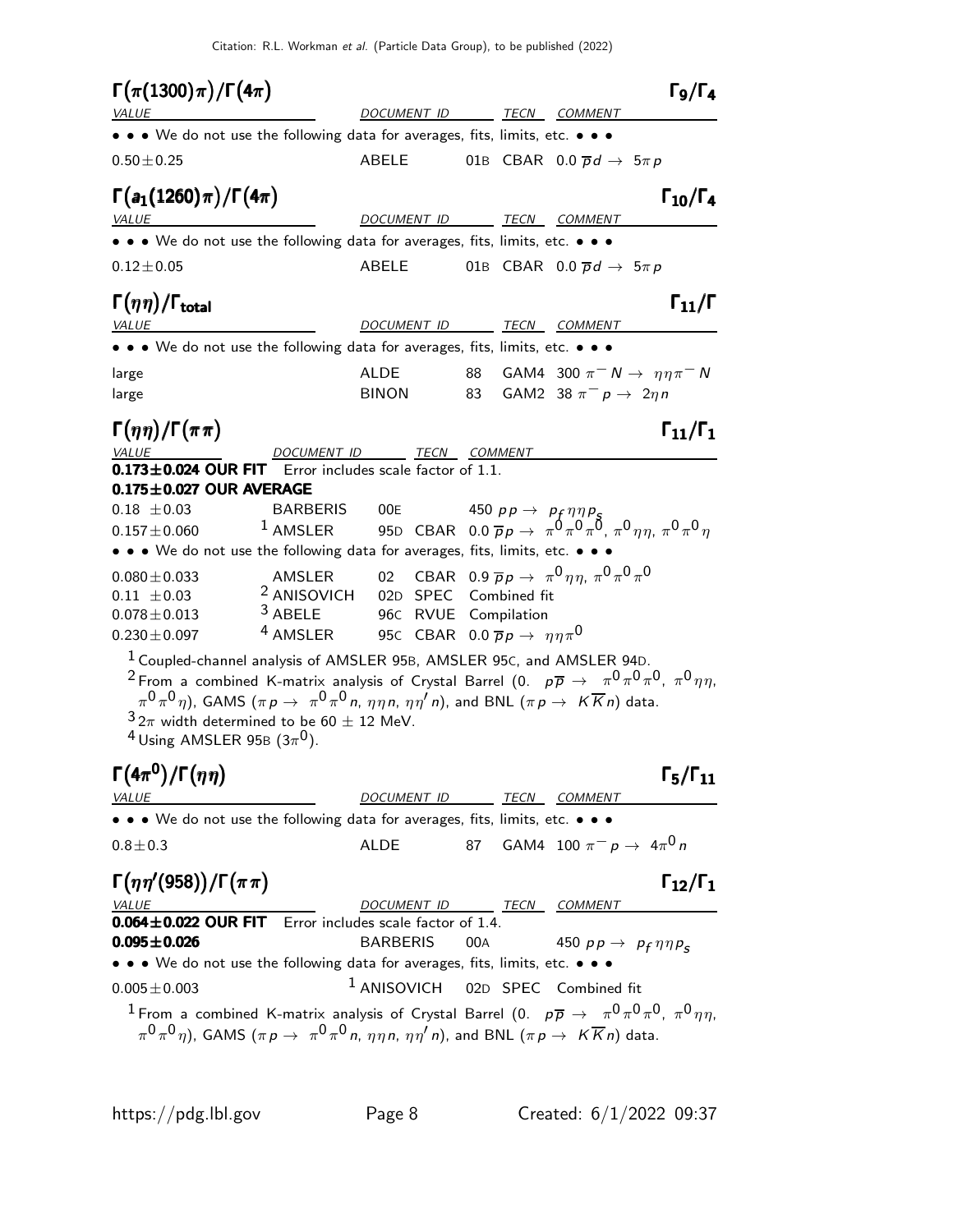Γ η η′ (958) /Γ η η Γ12/Γ<sup>11</sup> Γ <sup>1211</sup> η(958)/Γη η Γ12/Γ  $\Gamma_{12}/\Gamma_{11}$ TECN COMMENT  $0.37 \pm 0.13$  OUR FIT Error includes scale factor of 1.5. **0.29±0.10** <sup>1</sup> AMSLER 95C CBAR 0.0  $\bar{p}p \to \eta \eta \pi^0$ • • • We do not use the following data for averages, fits, limits, etc. • • •  $0.05 \pm 0.03$  2 ANISOVICH 02D SPEC Combined fit 0.84±0.23 ABELE 96C RVUE Compilation 2.7  $\pm$ 0.8 BINON 84C GAM2 38  $\pi^-$  p →  $\eta\eta'$  n <sup>1</sup> Using AMSLER 94E  $(\eta \eta' \pi^0)$ .  $^2$ From a combined K-matrix analysis of Crystal Barrel (0.  $\,$   $p\overline{p}$   $\rightarrow$   $\,$   $\pi^0\pi^0\pi^0$ ,  $\pi^0\eta\eta,$  $\pi^0\pi^0\eta)$ , GAMS  $(\pi \,p\to\ \pi^0\pi^0\,$ n,  $\eta\eta\,\eta,\ \eta\eta'\,$ n), and BNL  $(\pi\,p\to\ K\overline{K}\,$ n) data. Γ $(K\overline{K})/\Gamma_{\text{total}}$  Γ<sub>13</sub>/Γ /Γ $_{\rm total}$ Γ DOCUMENT ID TECN • • • We do not use the following data for averages, fits, limits, etc. • • • 0.044±0.021 BUGG 96 RVUE  $\Gamma(K\overline{K})/\Gamma(\pi\pi)$   $\Gamma_{13}/\Gamma_1$ )/Γ $(\pi \pi)$  Γ<sub>13</sub>/Γ VALUE DOCUMENT ID TECN COMMENT  $0.246 \pm 0.025$  OUR FIT  $0.236\pm0.026$  OUR AVERAGE  $0.25 \pm 0.03$  1 BARGIOTTI 03 OBLX  $\overline{p}p$ 0.19  $\pm$  0.07 <sup>2</sup> ABELE 98 CBAR 0.0  $\overline{p}p \rightarrow K_{\downarrow}^{0} K^{\pm} \pi^{\mp}$  $^{3}$  ABELE 96B CBAR 0.0  $\overline{p}p \rightarrow \pi^0 K^0_L K^0_L$ • • • We do not use the following data for averages, fits, limits, etc. • • •  $0.16 \pm 0.05$  4 ANISOVICH 02D SPEC Combined fit 0.33  $\pm$ 0.03  $\pm$ 0.07 BARBERIS 99D OMEG 450 pp → K<sup>+</sup> K<sup>-</sup>,  $\pi$ <sup>+</sup> $\pi$ <sup>-</sup>  $1$  Coupled channel analysis of  $\pi^+ \pi^- \pi^0$ ,  $\kappa^+ \kappa^- \pi^0$ , and  $\kappa^\pm \kappa^0_S \pi^\mp$ .  $2$  Using  $\pi^{0} \pi^{0}$  from AMSLER 95B.  $^3$ Using AMSLER 95<code>B</code> (3 $\pi^0$ ), AMSLER 94<code>C</code> (2 $\pi^0$  $\eta$ ) and SU(3).  $^4$  From a combined K-matrix analysis of Crystal Barrel (0.  $\,$   $\,p\overline{p}$   $\rightarrow$   $\,$   $\pi^0\pi^0\pi^0$ ,  $\pi^0\eta\eta,$  $\pi^0\pi^0\eta)$ , GAMS  $(\pi \, p \to \ \pi^0\pi^0\,$ n,  $\eta\eta\,$ n,  $\eta\eta'\,$ n), and BNL  $(\pi \, p \to \ K \overline{K}\,$ n) data. Γ(Κ $\overline{K}$ )/Γ(ηη) Γ<sub>13</sub>/Γ<sub>11</sub> )/Γ $(ηη)$  Γ<sub>13</sub>/Γ<sub>11</sub> VALUE CL% DOCUMENT ID TECN  $1.43\pm0.24$  OUR FIT Error includes scale factor of 1.1. **1.85** $\pm$ **0.41** BARBERIS 00E 450 pp  $\rightarrow$  p<sub>f</sub>  $\eta \eta p_{\mathcal{S}}$ • • • We do not use the following data for averages, fits, limits, etc. • • •  $1.5 \pm 0.6$ 1 ANISOVICH 02<sup>D</sup> SPEC Combined fit  $<$ 0.4 90 90 2 PROKOSHKIN 91 GAM4 300  $\pi^-$  p →  $\pi^-$  p $\eta\eta$  $< 0.6$  $3 \text{ BINON}$  83 GAM2 38  $\pi^- p \to 2\eta n$  $^1$  From a combined K-matrix analysis of Crystal Barrel (0.  $\,\overline{\rho}\,\overline{\rho}\,\rightarrow\,\,\pi^0\pi^0\pi^0$ ,  $\pi^0\eta\eta,$  $\pi^0\pi^0\eta)$ , GAMS  $(\pi \,p\to\ \pi^0\pi^0\,$ n,  $\eta\eta\,\eta,\ \eta\eta'\,$ n), and BNL  $(\pi\,p\to\ K\overline{K}\,$ n) data. <sup>2</sup> Combining results of GAM4 with those of WA76 on  $K\overline{K}$  central production. 3 Using ETKIN 82B and COHEN 80.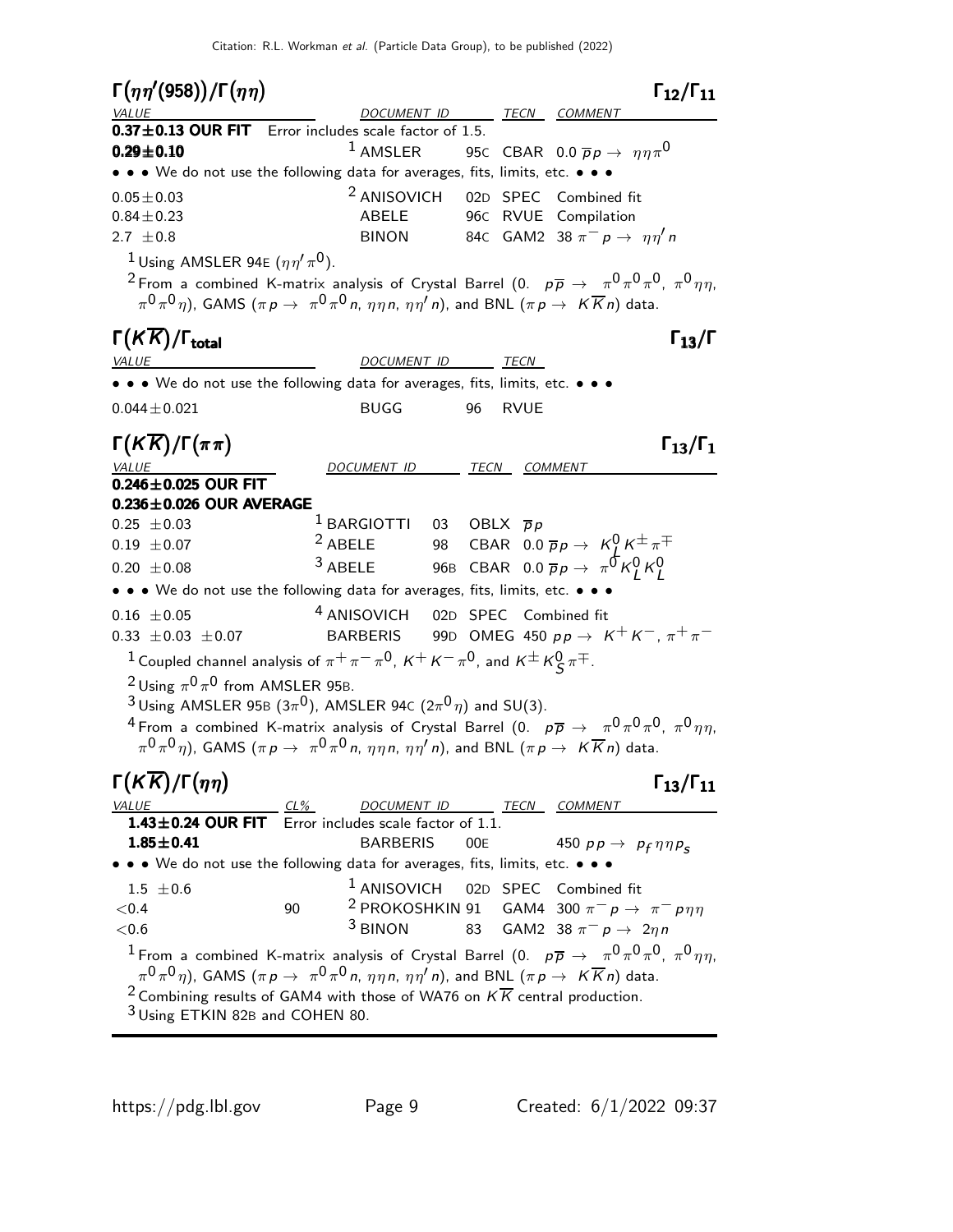# $f_0(1500)$  REFERENCES

| <b>RODAS</b>     | 22   | EPJ C82 80                                 | A. Rodas et al.                       | (JPAC Collab.)           |
|------------------|------|--------------------------------------------|---------------------------------------|--------------------------|
| SARANTSEV        | 21   | PL B816 136227                             | A.V. Sarantsev et al.                 | (BONN, PNPI)             |
| ALBRECHT         | 20   | EPJ C80 453                                | M. Albrecht <i>et al.</i>             | (Crystal Barrel Collab.) |
| ABLIKIM          |      | 18AA PR D98 072003                         | M. Ablikim <i>et al.</i>              | (BESIII Collab.)         |
| ROPERTZ          | 18   | EPJ C78 1000                               | S. Ropertz, C. Hanhart, B. Kubis      | (BONN, JULI)             |
| AAIJ             | 17V  | JHEP 1708 037                              | R. Aaij <i>et al.</i>                 | (LHCb Collab.)           |
| ABLIKIM          |      | 15AE PR D92 052003                         | M. Ablikim et al.                     | (BESIII Collab.)         |
| <b>DOBBS</b>     | 15   | PR D91 052006                              | S. Dobbs <i>et al.</i>                | (NWES)                   |
| AAIJ             |      | 14BR PR D89 092006                         | R. Aaij <i>et al.</i>                 | (LHCb Collab.)           |
| ABLIKIM          | 13N  | PR D87 092009                              | M. Ablikim <i>et al.</i>              | (BESIII Collab.)         |
| ANISOVICH        | 09   | <b>IJMP A24 2481</b>                       | V.V. Anisovich, A.V. Sarantsev        |                          |
| KLEMPT           | 08   | EPJ C55 39                                 | E. Klempt, M. Matveev, A.V. Sarantsev | $(BONN+)$                |
| UEHARA           | 08A  | PR D78 052004                              | S. Uehara <i>et al.</i>               | (BELLE Collab.)          |
| ABLIKIM          | 06V  | PL B642 441                                | M. Ablikim et al.                     | (BES Collab.)            |
| AMSLER           | 06   | PL B639 165                                | C. Amsler et al.                      | (Crystal Barrel Collab.) |
| AUBERT           | 060  | PR D74 032003                              | B. Aubert <i>et al.</i>               | (BABAR Collab.)          |
| <b>UMAN</b>      | 06   | PR D73 052009                              | I. Uman et al.                        | (FNAL E835)              |
| VLADIMIRSK 06    |      | PAN 69 493                                 | V.V. Vladimirsky et al.               | (ITEP, Moscow)           |
|                  |      | Translated from YAF 69 515.                |                                       |                          |
| <b>BINON</b>     | 05   | PAN 68 960                                 | F. Binon et al.                       |                          |
|                  |      | Translated from YAF 68 998.                |                                       |                          |
| GARMASH          | 05   | PR D71 092003                              | A. Garmash et al.                     | (BELLE Collab.)          |
| ANISOVICH        | 03   | EPJ A16 229                                | V.V. Anisovich et al.                 |                          |
| <b>BARGIOTTI</b> | 03   | EPJ C26 371                                | M. Bargiotti et al.                   | (OBELIX Collab.)         |
| AMSLER           | 02   | EPJ C23 29                                 | C. Amsler et al.                      |                          |
| ANISOVICH        | 02D  | PAN 65 1545                                | V.V. Anisovich et al.                 |                          |
|                  |      | Translated from YAF 65 1583.               |                                       |                          |
| ABELE            | 01   | EPJ C19 667                                | A. Abele <i>et al.</i>                | (Crystal Barrel Collab.) |
| ABELE            | 01B  | EPJ C21 261                                | A. Abele <i>et al.</i>                | (Crystal Barrel Collab.) |
| <b>ACCIARRI</b>  | 01H  | PL B501 173                                | M. Acciarri et al.                    | $(L3$ Collab.)           |
| AITALA           | 01A  | PRL 86 765                                 | E.M. Aitala et al.                    | (FNAL E791 Collab.)      |
| BARATE           | 00E  | PL B472 189                                | R. Barate et al.                      | (ALEPH Collab.)          |
| <b>BARBERIS</b>  | 00A  | PL B471 429                                | D. Barberis et al.                    | (WA 102 Collab.)         |
| <b>BARBERIS</b>  | 00C  | PL B471 440                                | D. Barberis et al.                    | (WA 102 Collab.)         |
| <b>BARBERIS</b>  | 00D  | PL B474 423                                | D. Barberis et al.                    | (WA 102 Collab.)         |
| <b>BARBERIS</b>  | 00E  | PL B479 59                                 | D. Barberis et al.                    | (WA 102 Collab.)         |
| <b>BARBERIS</b>  | 99   | PL B453 305                                | D. Barberis et al.                    | (Omega Expt.)            |
| <b>BARBERIS</b>  | 99B  | PL B453 316                                | D. Barberis et al.                    | (Omega Expt.)            |
| <b>BARBERIS</b>  | 99D  | PL B462 462                                | D. Barberis et al.                    | (Omega Expt.)            |
| BELLAZZINI       | 99   | PL B467 296                                | R. Bellazzini et al.                  |                          |
| <b>FRENCH</b>    | 99   | PL B460 213                                | B. French et al.                      | (WA76 Collab.)           |
| KAMINSKI         | 99   | EPJ C9 141                                 | R. Kaminski, L. Lesniak, B. Loiseau   | (CRAC, PARIN)            |
| ABELE            | 98   | PR D57 3860                                | A. Abele et al.                       | (Crystal Barrel Collab.) |
| ALDE             | 98   | EPJ A3 361                                 | D. Alde et al.                        | (GAM4 Collab.)           |
| Also             |      | PAN 62 405                                 | D. Alde et al.                        | (GAMS Collab.)           |
|                  |      | Translated from YAF 62 446.                |                                       |                          |
| AMSLER           | 98   | RMP 70 1293                                | C. Amsler                             |                          |
| ANISOVICH        | 98B  | SPU 41 419<br>Translated from UFN 168 481. | V.V. Anisovich et al.                 |                          |
| <b>BERTIN</b>    | 98   | PR D57 55                                  | A. Bertin et al.                      | (OBELIX Collab.)         |
| REYES            | 98   | PRL 81 4079                                | M.A. Reyes et al.                     |                          |
| <b>BARBERIS</b>  | 97B  | PL B413 217                                | D. Barberis et al.                    | (WA 102 Collab.)         |
| BERTIN           | 97 C | PL B408 476                                | A. Bertin <i>et al.</i>               | (OBELIX Collab.)         |
| <b>FRABETTI</b>  | 97D  | PL B407 79                                 | P.L. Frabetti et al.                  | (FNAL E687 Collab.)      |
| ABELE            | 96   | PL B380 453                                | A. Abele <i>et al.</i>                | (Crystal Barrel Collab.) |
| ABELE            | 96B  | PL B385 425                                | A. Abele <i>et al.</i>                | (Crystal Barrel Collab.) |
| ABELE            | 96C  | NP A609 562                                | A. Abele et al.                       |                          |
| AMELIN           | 96B  | PAN 59 976                                 | D.V. Amelin et al.                    | (Crystal Barrel Collab.) |
|                  |      | Translated from YAF 59 1021.               |                                       | (SERP, TBIL)             |
| BUGG             | 96   | NP B471 59                                 | D.V. Bugg, A.V. Sarantsev, B.S. Zou   | (LOQM, PNPI)             |
| AMSLER           | 95B  | PL B342 433                                | C. Amsler et al.                      | (Crystal Barrel Collab.) |
| AMSLER           | 95C  | PL B353 571                                | C. Amsler <i>et al.</i>               | (Crystal Barrel Collab.) |
| AMSLER           | 95D  | PL B355 425                                | C. Amsler et al.                      | (Crystal Barrel Collab.) |
| ANTINORI         | 95   | PL B353 589                                | F. Antinori et al.                    | (ATHU, BARI, BIRM+)      |
| BUGG             | 95   | PL B353 378                                | D.V. Bugg et al.                      | (LOQM, PNPI, WASH)       |
| ABATZIS          | 94   | PL B324 509                                | S. Abatzis et al.                     | (ATHU, BARI, BIRM+)      |
| AMSLER           | 94C  | PL B327 425                                | C. Amsler et al.                      | (Crystal Barrel Collab.) |
| AMSLER           | 94D  | PL B333 277                                | C. Amsler <i>et al.</i>               | (Crystal Barrel Collab.) |
|                  |      |                                            |                                       |                          |